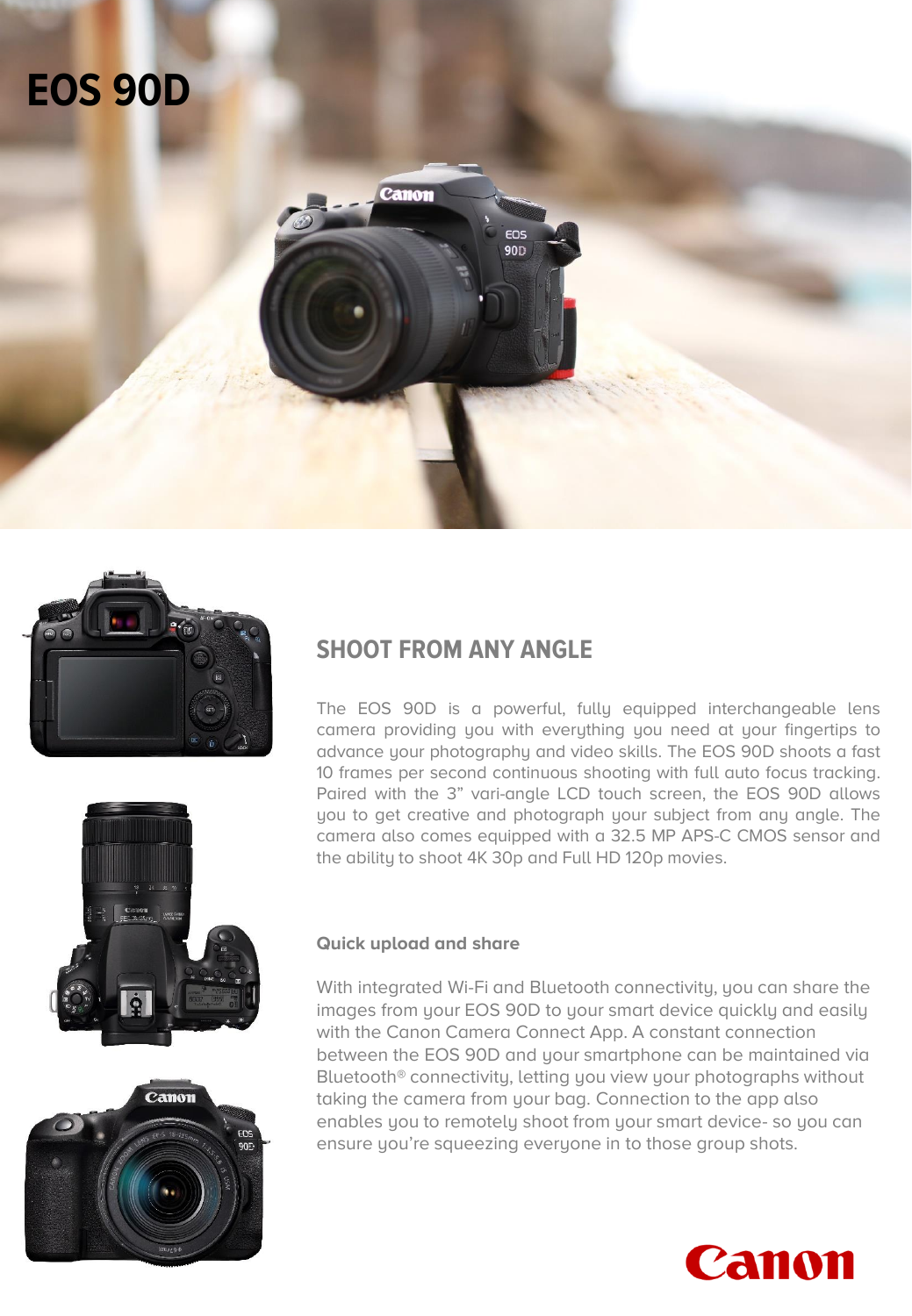# **EOS 90D**



Shoot your world with a brilliant 32.5 megapixel Canon CMOS sensor. The latest sensor provides stunning clarity and the freedom to crop in



Fast, powerful and innovative, Canon's advanced DIG!C 8 imaging processor commands cutting-edge technologies to deliver stunning quality, fast performance and intuitive operation



For pin-point focusing or wide-area tracking, the 45 all cross type AF points are individually selectable or grouped into areas, giving you greater control over composition regardless of where your subject is in the frame



Dual Pixel CMOS AF delivers fast and smooth AF as well as exceptional tracking performance when shooting in Live View and movie mode



The EOS 90D delivers high-speed continuous shooting at up to 11 frames per second so you can be confident in catching fast moving action



The Intelligent Viewfinder with approx 100% coverage lets photographers shoot and change settings whilst looking through the viewfinder so you wont need to take your eyes off the action

### $((\gamma))$ Wi-Fi **Bluetooth**<sup>®</sup>

With built in Wi-Fi, its easy to share your images to your favourite social media platforms. You can also shoot remotely via your smartphone or tablet using the Canon Camera Connect App

The 220,000-pixel RGB+IR metering sensor measures both visible light and invisible infra-red light, giving accurate exposures

**RGB+IR Metering** 

sensor



Designed to shoot in varying light conditions, the camera has a native ISO 100-25,600 range, expandable to ISO 51,200 and the AF system will continue to work even under moonlight (-3EV)

RAW

In-Camera

RAW processing



Whether you're creating a travel vlog or cinematic-style movie, the EOS 90D offers total flexibility with 4K 30p and Full HD 120p shooting



Convert images from RAW to JPEG in camera with the ability to change white balance or picture style settings. Multiple images can be converted in a batch for convenience



Find new angles high or low with the 3.0" Vari-angle Clear View LCD II screen. Touch screen interface makes it easy and intuitive to change settings, select focus points and review images

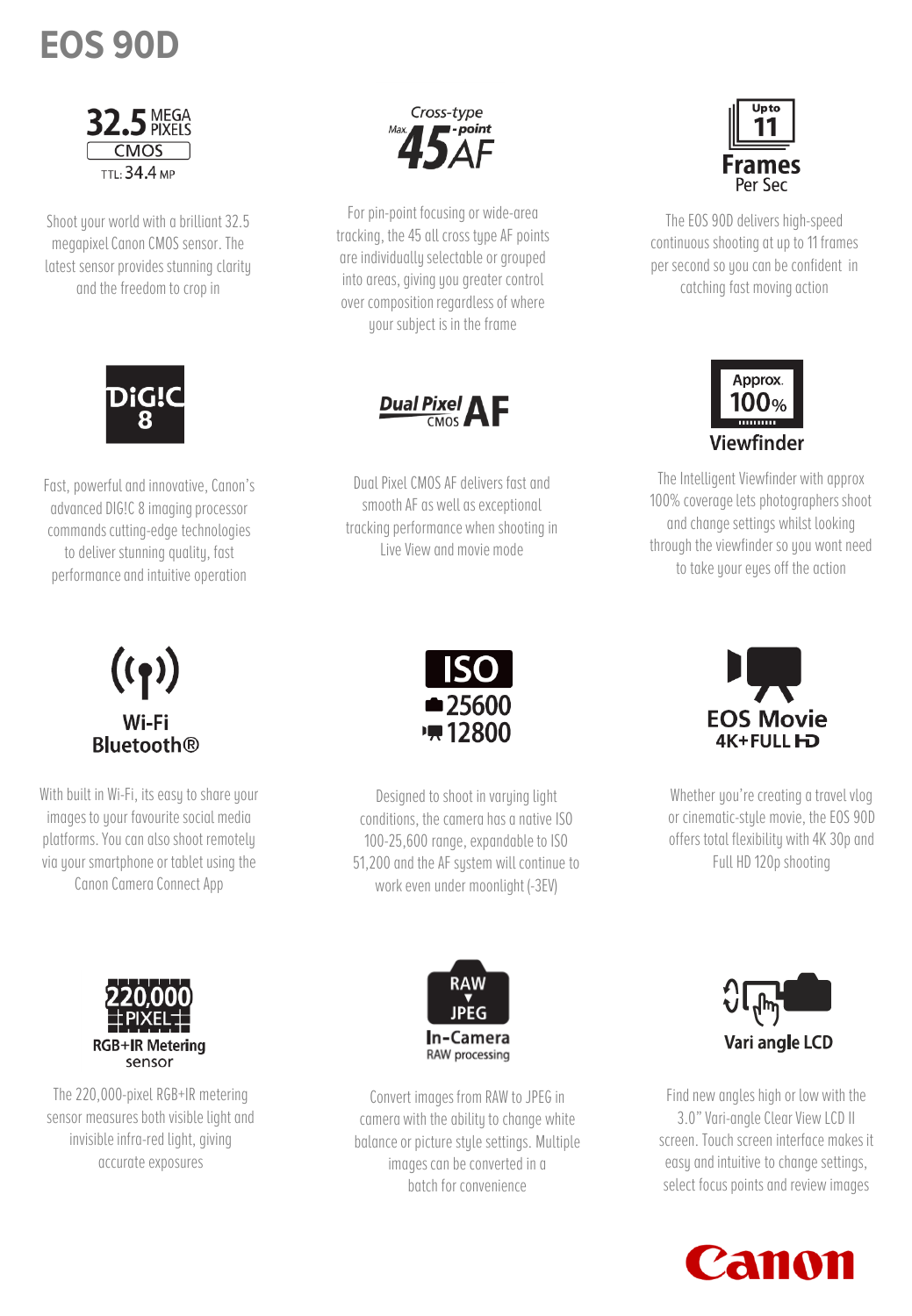# **Technical Specifications EOS 90D**

| <b>IMAGE SENSOR</b>          |                                                                                                                                                                  | <b>WHITE BALANCE</b>                 |                                                                                                                                                                                                                                                                                                                                                                                                                                                                                                                                                                                                             |
|------------------------------|------------------------------------------------------------------------------------------------------------------------------------------------------------------|--------------------------------------|-------------------------------------------------------------------------------------------------------------------------------------------------------------------------------------------------------------------------------------------------------------------------------------------------------------------------------------------------------------------------------------------------------------------------------------------------------------------------------------------------------------------------------------------------------------------------------------------------------------|
| Type                         | APS-C CMOS                                                                                                                                                       | Type                                 | Auto white balance with the imaging sensor                                                                                                                                                                                                                                                                                                                                                                                                                                                                                                                                                                  |
| <b>Effective Pixels</b>      | Approx. 32.5 megapixels                                                                                                                                          | Settings                             | AWB (Ambience priority, White priority), Daylight, Shade,                                                                                                                                                                                                                                                                                                                                                                                                                                                                                                                                                   |
| <b>Total Pixels</b>          | Approx. 34.4 megapixels                                                                                                                                          |                                      | Cloudy, Tungsten light, White Fluorescent light, Flash,<br>Custom, Colour Temperature Setting. White balance                                                                                                                                                                                                                                                                                                                                                                                                                                                                                                |
| <b>Aspect Ratio</b>          | 3:2                                                                                                                                                              | <b>Custom White Balance</b>          | compensation: 1. Blue/Amber +/-9. Magenta/ Green +/-9<br>Yes, 1 setting can be registered                                                                                                                                                                                                                                                                                                                                                                                                                                                                                                                   |
| Sensor Cleaning              | EOS integrated cleaning system                                                                                                                                   |                                      | +/-3 levels in single level increments                                                                                                                                                                                                                                                                                                                                                                                                                                                                                                                                                                      |
| Colour Filter Type           | Primary Colour                                                                                                                                                   | <b>WB Bracketing</b>                 |                                                                                                                                                                                                                                                                                                                                                                                                                                                                                                                                                                                                             |
| <b>IMAGE PROCESSOR</b>       |                                                                                                                                                                  | <b>VIEWFINDER</b>                    |                                                                                                                                                                                                                                                                                                                                                                                                                                                                                                                                                                                                             |
| Type                         | DIGIC <sub>8</sub>                                                                                                                                               | Type                                 | Pentaprism                                                                                                                                                                                                                                                                                                                                                                                                                                                                                                                                                                                                  |
| <b>LENS</b>                  |                                                                                                                                                                  | Coverage<br>(Vertical/Horizontal)    | Approx. 100%                                                                                                                                                                                                                                                                                                                                                                                                                                                                                                                                                                                                |
| Lens Mount                   | EF/EF-S                                                                                                                                                          | Magnification                        | Approx. 0.95x (4)                                                                                                                                                                                                                                                                                                                                                                                                                                                                                                                                                                                           |
| Focal Length                 | Equivalent to 1.6x the focal length of the lens                                                                                                                  | Eyepoint                             | Approx. 22mm (from eyepiece lens centre)                                                                                                                                                                                                                                                                                                                                                                                                                                                                                                                                                                    |
| <b>FOCUSING</b>              |                                                                                                                                                                  | Dioptre Correction                   | $-3$ to $+1$ m $-1$ (dioptre)                                                                                                                                                                                                                                                                                                                                                                                                                                                                                                                                                                               |
| Method                       | Dual Pixel CMOS AF                                                                                                                                               | <b>Focusing Screen</b>               | Fixed                                                                                                                                                                                                                                                                                                                                                                                                                                                                                                                                                                                                       |
| AF System/ Points            | 45 cross-type AF points                                                                                                                                          | Mirror                               | Quick-return half mirror                                                                                                                                                                                                                                                                                                                                                                                                                                                                                                                                                                                    |
| AF working range             | EV-3 - 18 (at 23° C & ISO100)                                                                                                                                    | Viewfinder Information               | AF information: AF points, focus confirmation, AF area                                                                                                                                                                                                                                                                                                                                                                                                                                                                                                                                                      |
| AF Modes                     | Spot AF<br>1-Point AF<br>Zone AF<br>Large Zone AF<br>Face Priority AF<br>AI Focus<br>One Shot<br>AI Servo<br>Movie Servo AF<br>Continuous AF<br>Eye Detection AF | Depth of field preview               | selection modeExposure information: Shutter speed,<br>aperture value, ISO speed (always displayed), AE lock,<br>exposure level/compensation, spot metering circle,<br>exposure warning, AEB.Flash information: Flash ready,<br>high-speed sync, FE lock, flash exposure compensation,<br>red-eye reduction light. Image information: Card<br>information, maximum burst (2 digit display), Highlight<br>tone priority (D+).Composition information: Grid,<br>Electronic level, Aspect RatioOther information: Battery<br>check, Alert symbol, Flicker Detection<br>Yes, with Depth of Field preview button. |
| AF area                      |                                                                                                                                                                  | Eyepiece shutter                     | None. Eyepiece cover attached to strap                                                                                                                                                                                                                                                                                                                                                                                                                                                                                                                                                                      |
| AF Lock                      | Horizontal: approx. 88%, Vertical: approx. 100%<br>Locked when shutter button is pressed half way                                                                | <b>LCD MONITOR</b>                   |                                                                                                                                                                                                                                                                                                                                                                                                                                                                                                                                                                                                             |
| AF Assist Beam               |                                                                                                                                                                  | Type                                 | Touch screen vari angle 7.7cm (3.0") 3:2 Clear View II<br>TFT, approx. 1040K dots                                                                                                                                                                                                                                                                                                                                                                                                                                                                                                                           |
|                              | Intermittent firing of built-in flash or emitted by optional<br>dedicated Speedlite                                                                              | Coverage                             | Approx. 100%                                                                                                                                                                                                                                                                                                                                                                                                                                                                                                                                                                                                |
| AF Microadjustment           | Adjust all lenses by same amount<br>Adjust by lens                                                                                                               | Viewing Angle                        | Approx. 170                                                                                                                                                                                                                                                                                                                                                                                                                                                                                                                                                                                                 |
| Manual Focus                 | Selected on lens                                                                                                                                                 | (horizontally/vertically)<br>Coating | Anti smudge                                                                                                                                                                                                                                                                                                                                                                                                                                                                                                                                                                                                 |
| <b>EXPOSURE CONTROL</b>      |                                                                                                                                                                  | Brightness Adjustment                | Adjustable to one of seven levels                                                                                                                                                                                                                                                                                                                                                                                                                                                                                                                                                                           |
| Metering modes               | Viewfinder shooting:<br>Approx 220,000 pixels RGB+IR metering sensor<br>216-zone (18x12) TTL full-aperture metering<br>Live View shooting and Move recording:    | <b>Touch Screen Operations</b>       | <b>Touch Shutter</b><br>Touchscreen sensitivity<br>Beep                                                                                                                                                                                                                                                                                                                                                                                                                                                                                                                                                     |
|                              | 384-zone metering with image sensor                                                                                                                              | <b>FLASH</b>                         |                                                                                                                                                                                                                                                                                                                                                                                                                                                                                                                                                                                                             |
| Metering Range               | EV 1-20 (optical viewfinder)<br>EV $-2 - 20$ (Live View)                                                                                                         | Type                                 | Manual pop-up retractable flash in the pentaprism housing                                                                                                                                                                                                                                                                                                                                                                                                                                                                                                                                                   |
|                              | EV $0 - 20$ (Movie recording)                                                                                                                                    | Guide number                         | Approx 12/39.4 (ISO100 m/feet)                                                                                                                                                                                                                                                                                                                                                                                                                                                                                                                                                                              |
| AE Lock                      | Auto: In One-shot AF mode with evaluative metering<br>exposure is locked when focus is achieved.                                                                 | Flash coverage                       | Approx. 17mm focal length/angle of view                                                                                                                                                                                                                                                                                                                                                                                                                                                                                                                                                                     |
|                              | Manual: By AE lock button in P, TV, AV and M mode.<br>+/-5 EV in 1/3 or 1/2 stop increments (viewfinder)                                                         | Flash exposure<br>compensation       | $+/-$ 3 stops in 1/3 or $1/2$ stop increments. It is available<br>using either built-in flash on the side of the camera or an<br>external flash unit.                                                                                                                                                                                                                                                                                                                                                                                                                                                       |
| <b>Exposure Compensation</b> | +/-3 EV in 1/3 or 1/2 stop increments (Live View/ Movie)                                                                                                         | Built-in Flash recycle time          | Approx. 3 seconds                                                                                                                                                                                                                                                                                                                                                                                                                                                                                                                                                                                           |
| AEB                          | $+/-3$ EV 1/3 or 1/2 stop increments                                                                                                                             | Modes<br>Colour temperature          | Auto, Manual flash, Integrated Speedlite Transmitter<br>Equivalent to daylight                                                                                                                                                                                                                                                                                                                                                                                                                                                                                                                              |
| ISO Sensitivity (8)          | Auto (100-12800min / 100-25600 max) in 1-stop                                                                                                                    | Red eye reduction                    | Using the red eye reduction lamp                                                                                                                                                                                                                                                                                                                                                                                                                                                                                                                                                                            |
|                              | increments.                                                                                                                                                      |                                      |                                                                                                                                                                                                                                                                                                                                                                                                                                                                                                                                                                                                             |
|                              | Manual (100-25600) in 1/3-stop increments, expanded to                                                                                                           | FE lock flash metering               | Supported                                                                                                                                                                                                                                                                                                                                                                                                                                                                                                                                                                                                   |
|                              | 51200 equivalent.                                                                                                                                                | Flash sync speed                     | Max 1/250 sec                                                                                                                                                                                                                                                                                                                                                                                                                                                                                                                                                                                               |
| <b>SHUTTER</b>               | Minimum limit may change depending on the lens                                                                                                                   | Slow synchro                         | $1/250 - 30$ sec (auto)<br>$1/250 - 1/60$ sec (auto<br>$1/250$ sec (fixed)                                                                                                                                                                                                                                                                                                                                                                                                                                                                                                                                  |
| Type                         | Vertical-travel mechanical focal-plane shutter,                                                                                                                  | <b>External Flash Compatibility</b>  | E-TTL II with EX series Speedlites, wireless multi-flash                                                                                                                                                                                                                                                                                                                                                                                                                                                                                                                                                    |
| Speed                        | electronically controlled at all speeds<br>Creative Zone: 1/16000 - 30 sec, bulb                                                                                 | E-TTL II flash metering              | support<br>Evaluative (Face Priority)                                                                                                                                                                                                                                                                                                                                                                                                                                                                                                                                                                       |
|                              | Basic Zone: $1/8000 - 1$ sec                                                                                                                                     |                                      | Evaluative<br>Average                                                                                                                                                                                                                                                                                                                                                                                                                                                                                                                                                                                       |
|                              | Available range varies by shooting mode                                                                                                                          |                                      |                                                                                                                                                                                                                                                                                                                                                                                                                                                                                                                                                                                                             |

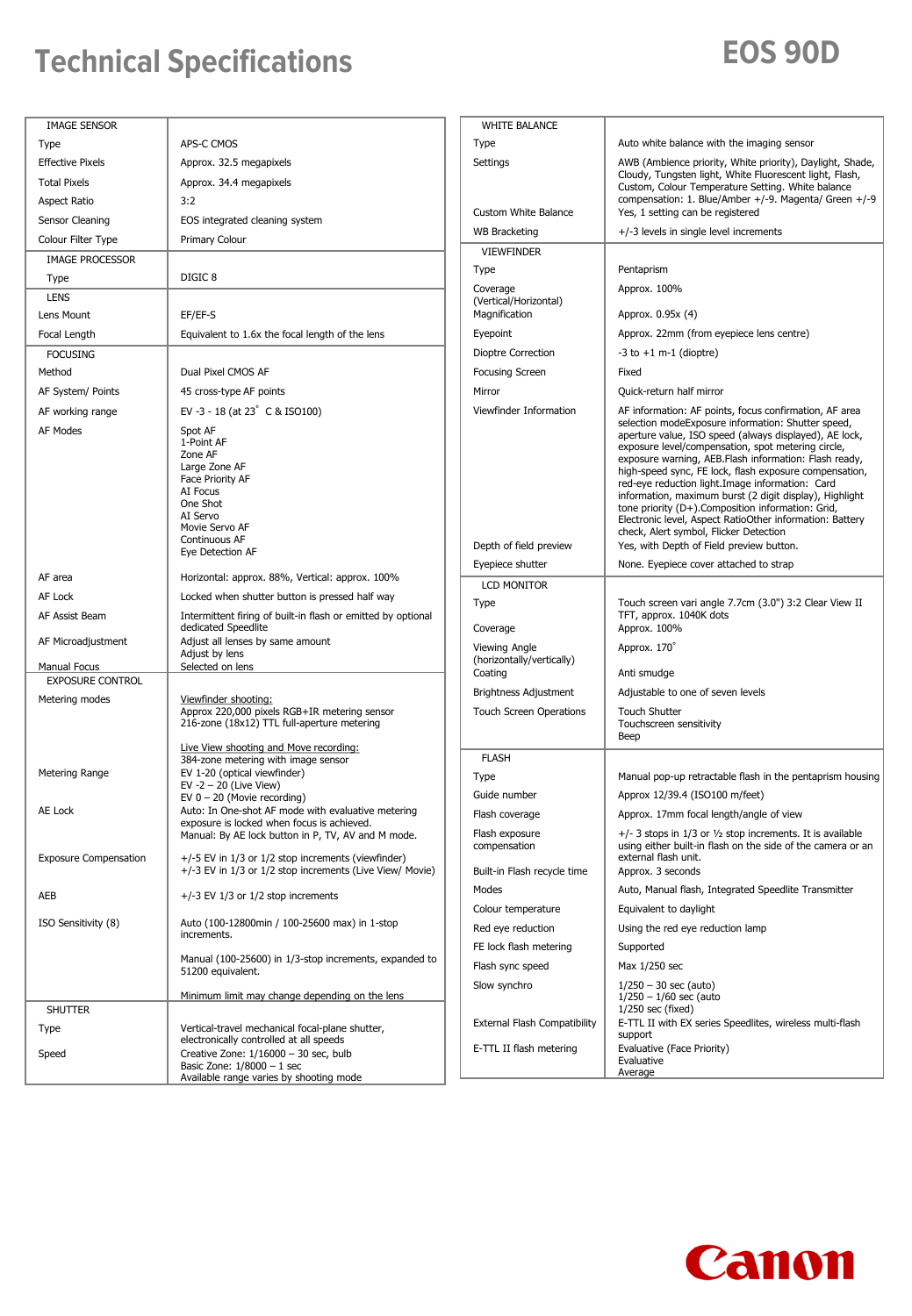## **Technical Specifications EOS 90D**

| <b>SHOOTING</b>                                         |                                                                                                                                                                                                                                                                                                                                                                                                                                                                                                                                                                                                                      |
|---------------------------------------------------------|----------------------------------------------------------------------------------------------------------------------------------------------------------------------------------------------------------------------------------------------------------------------------------------------------------------------------------------------------------------------------------------------------------------------------------------------------------------------------------------------------------------------------------------------------------------------------------------------------------------------|
| Modes                                                   | Scene Intelligent Auto (Stills and Movie), SCN (Portrait,<br>Group Photo, Landscape, Close-up, Sports, Night Portrait,<br>Handheld Night Scene, HDR Backlight Control, Food, Kids,<br>Candlelight, Panning), HDR movies, Creative filters,<br>Program AE, Shutter priority AE, Aperture priority AE,<br>Manual (Stills and Movie), Bulb, Custom                                                                                                                                                                                                                                                                      |
| Picture Styles                                          | Auto, Standard, Portrait, Landscape, Fine Detail, Neutral,<br>Faithful, Monochrome, User Defined (x3)                                                                                                                                                                                                                                                                                                                                                                                                                                                                                                                |
| Colour Space                                            | Selectable between sRGB and Adobe RGB                                                                                                                                                                                                                                                                                                                                                                                                                                                                                                                                                                                |
| <b>Image Processing</b>                                 | Highlight Tone Priority (Disable/Enable/Enhanced)<br>Auto Lighting Optimizer (4 settings)<br>Long exposure noise reduction<br>High ISO speed noise reduction (4 settings)<br>Multi Shot Noise Reduction<br>Auto Correction of Lens Peripheral illumination and<br>Chromatic aberration correction<br>Diffraction correction<br>Digital Lens Optimizer<br>Creative filters (Grainy B/W, Soft focus, Fish-eye effect,<br>Water painting effect, Toy camera effect, Miniature effect,<br>HDR $\times$ 4)<br>RAW image processing (Brightness adjustment, White<br>balance, Picture Style, ALO, High ISO speed NR, image |
| Drive modes                                             | quality, Colour space, Lens aberration correction.)<br>Single, Continuous L, Continuous H, Continuous Shooting<br>Panning, Silent Single Shooting, Self timer (2s+remote,<br>10s +remote, Continuous)                                                                                                                                                                                                                                                                                                                                                                                                                |
| Continuous Shooting                                     | One shot: Max approx. 10 fps (viewfinder) / 11 fps (live<br>view)<br>Servo: Max approx. 10 fps (viewfinder) / 11 fps (live view)                                                                                                                                                                                                                                                                                                                                                                                                                                                                                     |
| LIVE VIEW MODE                                          |                                                                                                                                                                                                                                                                                                                                                                                                                                                                                                                                                                                                                      |
| Type                                                    | Electronic viewfinder with image sensor                                                                                                                                                                                                                                                                                                                                                                                                                                                                                                                                                                              |
| Coverage                                                | Approx. 100%                                                                                                                                                                                                                                                                                                                                                                                                                                                                                                                                                                                                         |
| Frame Rate                                              | 30 fps                                                                                                                                                                                                                                                                                                                                                                                                                                                                                                                                                                                                               |
| Focusing<br>Metering<br>Display Options                 | Manual Focus (Magnify the image 5x or 10x at any point<br>on screen)Autofocus: Dual Pixel CMOS AF (Face detection<br>and Tracking AF, FlexiZone-Multi, FlexiZone-Single),<br>Tracking sensitivity $(-3 \text{ to } +3)$ and Movie Servo AF Speed<br>$(-7 to +2)$<br>Real-time evaluative metering with image sensor.<br>Evaluative metering, partial metering, spot metering,<br>center-weighted average metering.<br>Basic, Detailed, On-screen buttons, Histogram, Electronic                                                                                                                                      |
|                                                         | level                                                                                                                                                                                                                                                                                                                                                                                                                                                                                                                                                                                                                |
| <b>FILE TYPE</b>                                        |                                                                                                                                                                                                                                                                                                                                                                                                                                                                                                                                                                                                                      |
| Still Image Type                                        | JPEG: (Exif 2.31 compliant)<br>RAW: RAW (14bit, Canon original RAW CR3),                                                                                                                                                                                                                                                                                                                                                                                                                                                                                                                                             |
| RAW+JPEG simultaneous<br>recordina<br><b>Image Size</b> | RAW/C-RAW and JPEG simultaneous image recording<br>quality is supported.<br>JPEG 3:2: (L) 6960 x 4640, (M) 4800 x 3200, (S1) 3472 x<br>2320, (S2) 2400 x 1600, (RAW/CRAW) 6960 x 4640<br>JPEG 4:3: (L) 6160 x 4640, (M) 4256x3200, (S1)<br>3072x2320, (S2) 2112x1600, (RAW/CRAW) 6960 x 4640<br>JPEG 16:9: (L) 6960x3904, (M) 4800x2688, (S1)<br>3472x1952, (S2) 2400x1344, (RAW/CRAW) 6960 x 4640<br>JPEG 1:1: (L) 4646x4646, (M) 3200x3200, (S1)<br>2320x2320, (S2) 1600x1600, (RAW/CRAW) 6960 x 4640                                                                                                              |
| Movie Type                                              | MP4<br>MPEG-4 AVC/H.264 (variable averaged bit rate)<br>Audio: AAC/Linea PCM                                                                                                                                                                                                                                                                                                                                                                                                                                                                                                                                         |
| Movie Size                                              | 4K (3840 x 2160) Uncropped/Cropped 29.97 fps<br>Full HD (1920 x 1080) 119.88 fps<br>HD (1280 x 720) 59.94 fps                                                                                                                                                                                                                                                                                                                                                                                                                                                                                                        |
| Movie Length                                            | HDR (1920 x 1080) 29.97 fps<br>Max duration 29min 59sec, Max file size 4GB (If file size<br>exceeds 4GB a new file will be created automatically)                                                                                                                                                                                                                                                                                                                                                                                                                                                                    |

| OTHER FEATURES          |                                                                                                                                                                                                                                                                                                                           |
|-------------------------|---------------------------------------------------------------------------------------------------------------------------------------------------------------------------------------------------------------------------------------------------------------------------------------------------------------------------|
| <b>Custom Functions</b> | 29 Custom Functions                                                                                                                                                                                                                                                                                                       |
| Water / Dust resistance | Yes                                                                                                                                                                                                                                                                                                                       |
| Playback zoom           | $1.5x - 10x$                                                                                                                                                                                                                                                                                                              |
| Histogram               | Brightness: Yes<br>RGB: Yes                                                                                                                                                                                                                                                                                               |
| Image Erase/Protection  | Erase: Single image, All images in folder, All images on<br>card<br>Protection: 6 options                                                                                                                                                                                                                                 |
| Menu Languages          | 29 Languages<br>English, German, French, Dutch, Danish, Portuguese,<br>Finnish, Italian, Norwegian, Swedish, Spanish, Greek,<br>Russian, Polish, Czech, Hungarian, Vietnamese, Hindi<br>Romanian, Ukrainian, Turkish, Arabic, Thai, Simplified<br>Chinese, Traditional Chinese, Korean, Malay, Indonesian<br>and Japanese |
| Firmware Update         | Update possible by the user.                                                                                                                                                                                                                                                                                              |
|                         |                                                                                                                                                                                                                                                                                                                           |